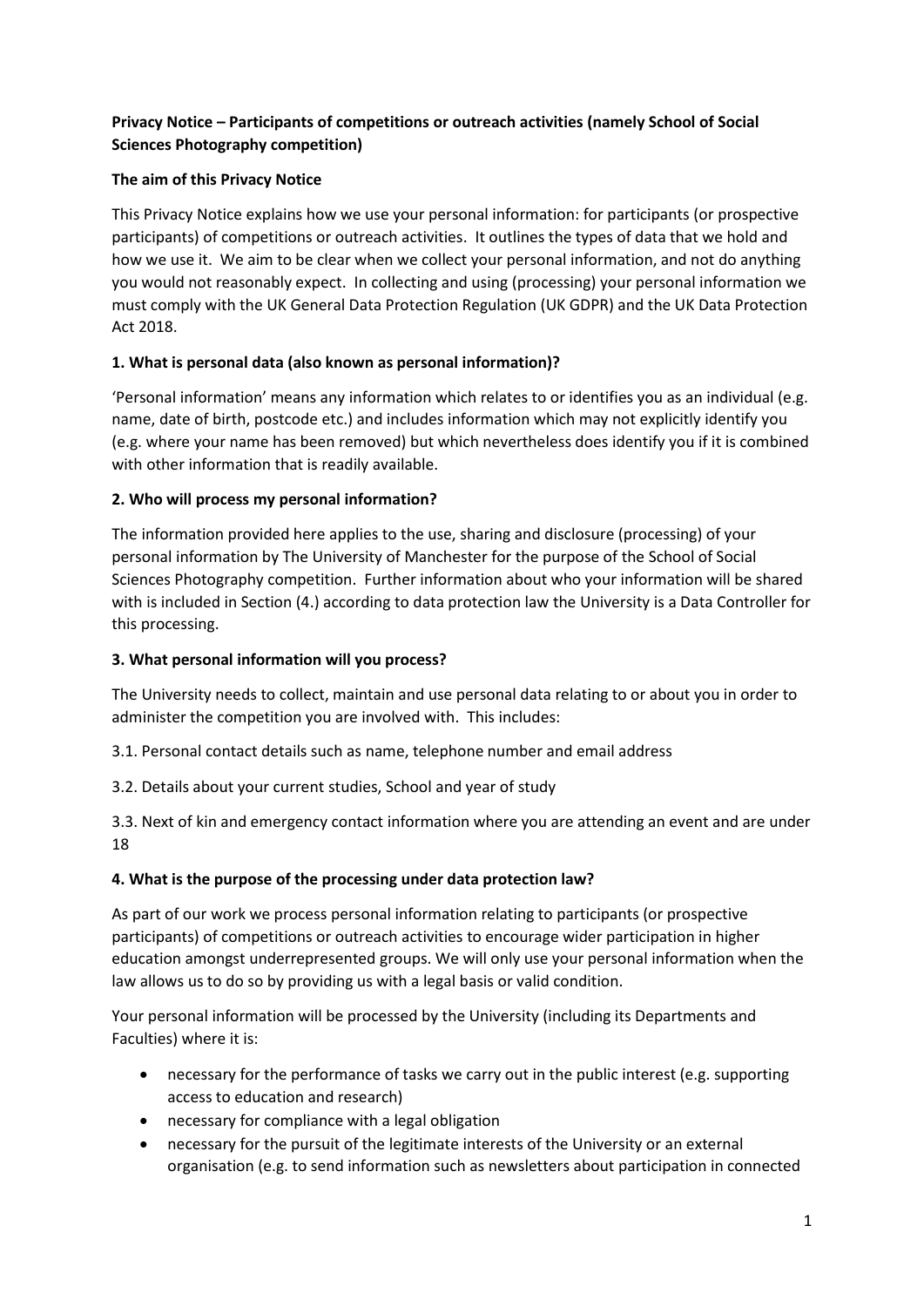pre-university competitions or outreach activities)

We will seek your consent to send you additional promotional information about applying to study at Manchester and you can choose to change your preferences at any time.

## **5. Can you provide examples of the processing?**

The personal information that you provide to us when you engage with our photography competition will be processed for a range of purposes connected with widening participation in higher education, including the purposes of:

### 5.1. enabling your participation in events or programmes

5.2. enabling us to contact others in the event of an emergency (we will assume that you have checked with the individuals before you supply their contact details to us)

5.3. tracking future outcomes of event participants, including whether they participate in other preuniversity events or programmes run or held in conjunction with the University, or make an application to a Higher Education institution.

5.4. monitoring and research including (but not limited to) evaluation of the impact of events/activities (including events not organised by the University)

5.5. producing statistics, including event application and participation numbers, and participant outcome.

5.6. to communicate effectively with you by post, email and phone, including the distribution of relevant newsletters and circulars containing information the University considers necessary to support your experience as a participant/prospective student. Where appropriate you will be given the opportunity to opt-out of receiving some communications from us

#### **8. Who will my personal information be shared with?**

In addition to sharing your personal information with relevant University of Manchester staff for the purposes of supporting the initiative you are involved we will share your personal information for the above purposes as relevant and necessary with:

#### 8.1. your school/college

8.2. partner(s) with whom we may have collaborated to organise and/or evaluate this event

# **9. How long will my personal information be kept for?**

If you attend any particular event/activity, we will only retain certain detailed information that we need for the purposes of event/activity administration for as long as necessary to serve that purpose. In order to conduct long-term evaluation, tracking and research about access to Higher Education, and in relation to certain events/initiatives only, we will retain some of your key personal information until the end of the academic year 2021/22.

After this period, any personal information will be removed from our records, and only the anonymised data extract will be retained for secondary research purposes.

#### **10. What are my rights in connection with my personal information?**

Under certain circumstances, by law you have the right to: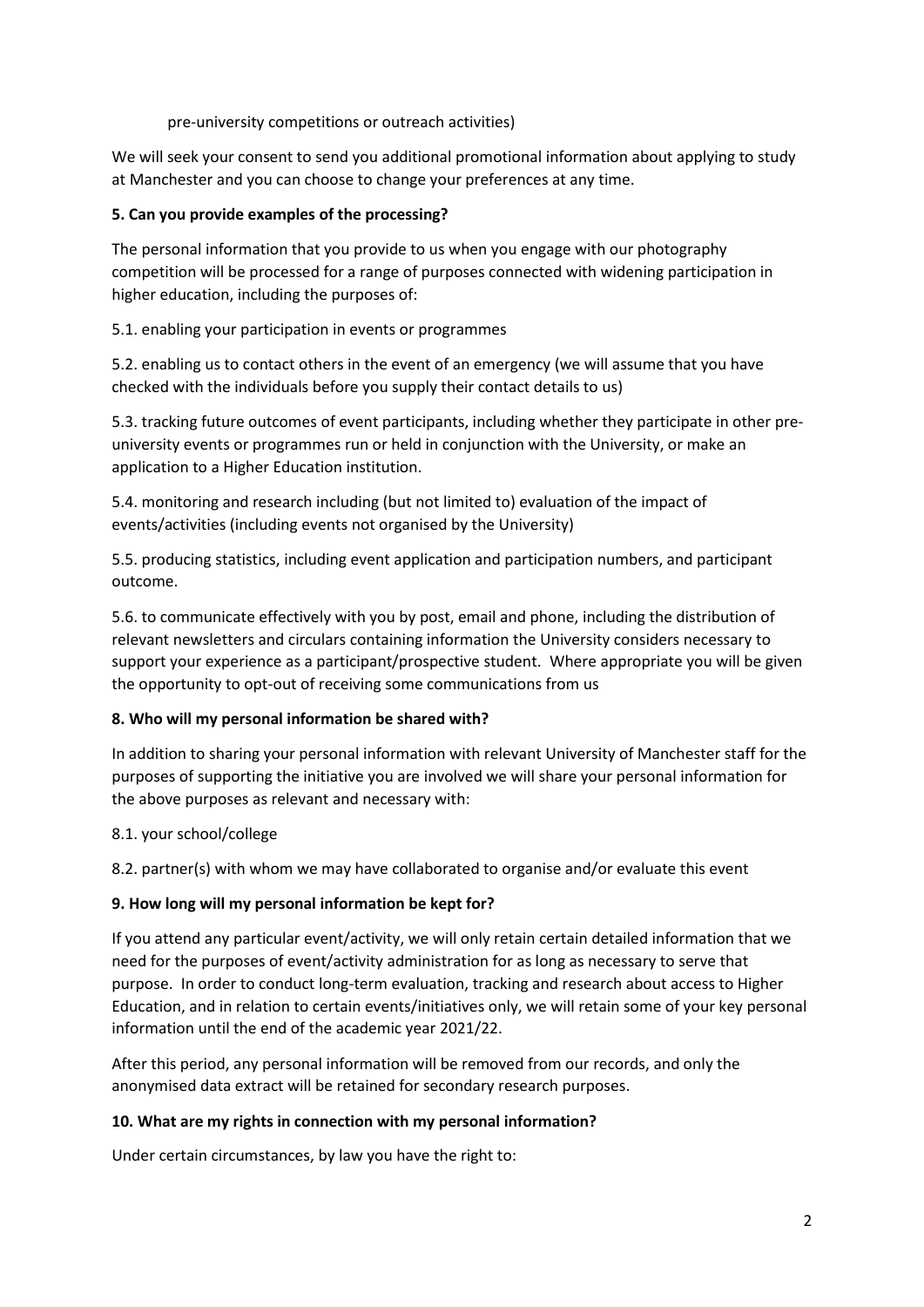10.1. Request access to your personal information (commonly known as a "data subject access request"). This enables you to receive a copy of the personal information we hold about you and to check that we are lawfully processing it

10.2. Request correction of the personal information that we hold about you. This enables you to have any incomplete or inaccurate information we hold about you corrected

10.3. Request erasure of your personal information. This enables you to ask us to delete or remove personal information where there is no good reason for us continuing to process it. You also have the right to ask us to delete or remove your personal information where you have exercised your right to object to processing.

10.4. Object to processing of your personal information where we are relying on a legitimate interest (or those of a third party) and there is something about your particular situation which makes you want to object to processing on this ground. You also have the right to object where we are processing your personal information for direct marketing purposes.

10.5. Request the restriction of processing of your personal information. This enables you to ask us to suspend the processing of personal information about you, for example if you want us to establish its accuracy or the reason for processing it.

10.6. Request the transfer of your personal information to another party

You will not have to pay a fee to access your personal information (or to exercise any of the other rights). However, we may charge a reasonable fee if your request for access is clearly unfounded or excessive. Alternatively, we may refuse to comply with the request in such circumstances.

We may need to request specific information from you to help us confirm your identity and ensure your right to access the information (or to exercise any of your other rights). This is another appropriate security measure to ensure that personal information is not disclosed to any person who has no right to receive it.

If you would like to exercise any of these rights, you should contact the University Data Protection Officer by email: dataprotection@manchester.ac.uk. Alternatively, you can write to The Information Governance Office, University of Manchester, Christie Building, Oxford Road, Manchester M13 9PL.

Further information about your rights is available from the University's data protection web pages.

# **11. Information for parents/guardians:**

The details in this privacy notice apply to all children taking part in our pre-university events and initiatives. If your child is under the age of 13, you will be asked to provide their personal information on their behalf. You can choose to opt out of the sharing and processing of their data by emailing: SoSS.SocialResponsibility@manchester.ac.uk. Once you child reaches the age of 13 they will be considered responsible for their own personal data.

# **12. Who can I contact?**

If you have any questions about how your personal information is used, or wish to exercise any of your rights, please consult the University's data protection webpages at <http://www.dataprotection.manchester.ac.uk/policiesandprocedures>